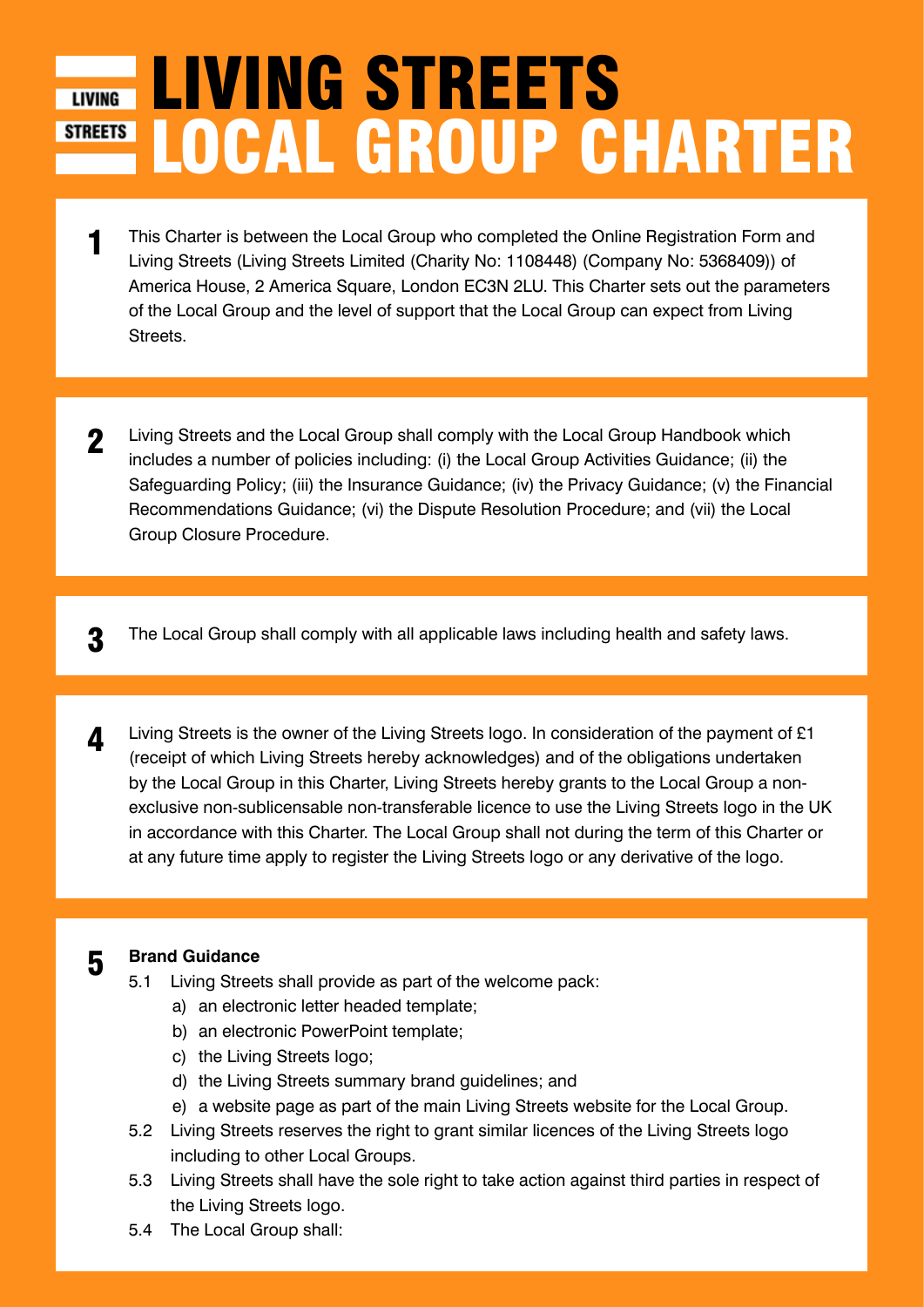- a) refer to itself as [Anytown] Living Streets' Local Group;
- b) follow these brand guidelines (when using the Living Streets logo. Including using the introduction: "We are [Anytown] Living Streets' Local Group, a local volunteer group of the UK charity for everyday walking" in social media biographies and any other materials where the Living Streets logo is used;
- c) ensure that all communications support the goals of Living Streets as set out in the Strategy Guidance and this Charter; and
- d) refer all national press queries to Head Office.
- 5.5 The Local Group shall not grant any sublicenses to any third party without the prior written consent of Living Streets.
- 5.6 The Local Group shall not during the term of this Charter or at any future time apply to register the Living Streets logo or any derivative of the logo.
- 5.7 The Local Group recognises Living Streets' exclusive title to and ownership of the Living Streets logo and shall not claim any right, title or interest in the Living Streets logo or any part of it other than that granted under this Charter.

#### **Admission to the Local Group**

- 6.1 Admission to the Local Group is open to any person supporting the aims of the Local Group and Living Streets.
- 6.2 Admission to the Local Group is open to all persons over the age of 18 without discrimination.
- 6.3 Only members of the Local Group can input on issues that relate to the Local Group's formation, how it runs meetings and how regularly it meets.
- 6.4 Members of the local group must be political neutral when acting as a member of the group and campaigning on group issues.

#### **7 Coordinators**

**6** 

- 7.1 The Local Group shall have at least 2 representatives.
- 7.2 The person leading the Local Group can take a number of names Chair, Convenor or Coordinator (as termed here). The second person leading the Local Group shall be referred to as the Second Contact and shares the responsibility of leading the Local Group.
- 7.3 The Coordinator and Secondary Contact are the 2 people signing the documents in order to take the Local Group forward and are responsible for the Local Group by fulfilling the duties outlined below.
- 7.4 The duties of the coordinators shall include:
	- a) managing the finances of the Local Group (edit gap) and keeping a spreadsheet of accounts as set out in the Financial Recommendations Guidance on the website;
	- f) supplying Living Streets with the 2 named contacts including contact details for receiving information from Living Streets' staff;
	- g) distributing information from Living Streets' staff to all members within the Local Group;
	- h) responding to emails sent to the Local Group; and (e) maintaining social media platforms or website held by the Local Group.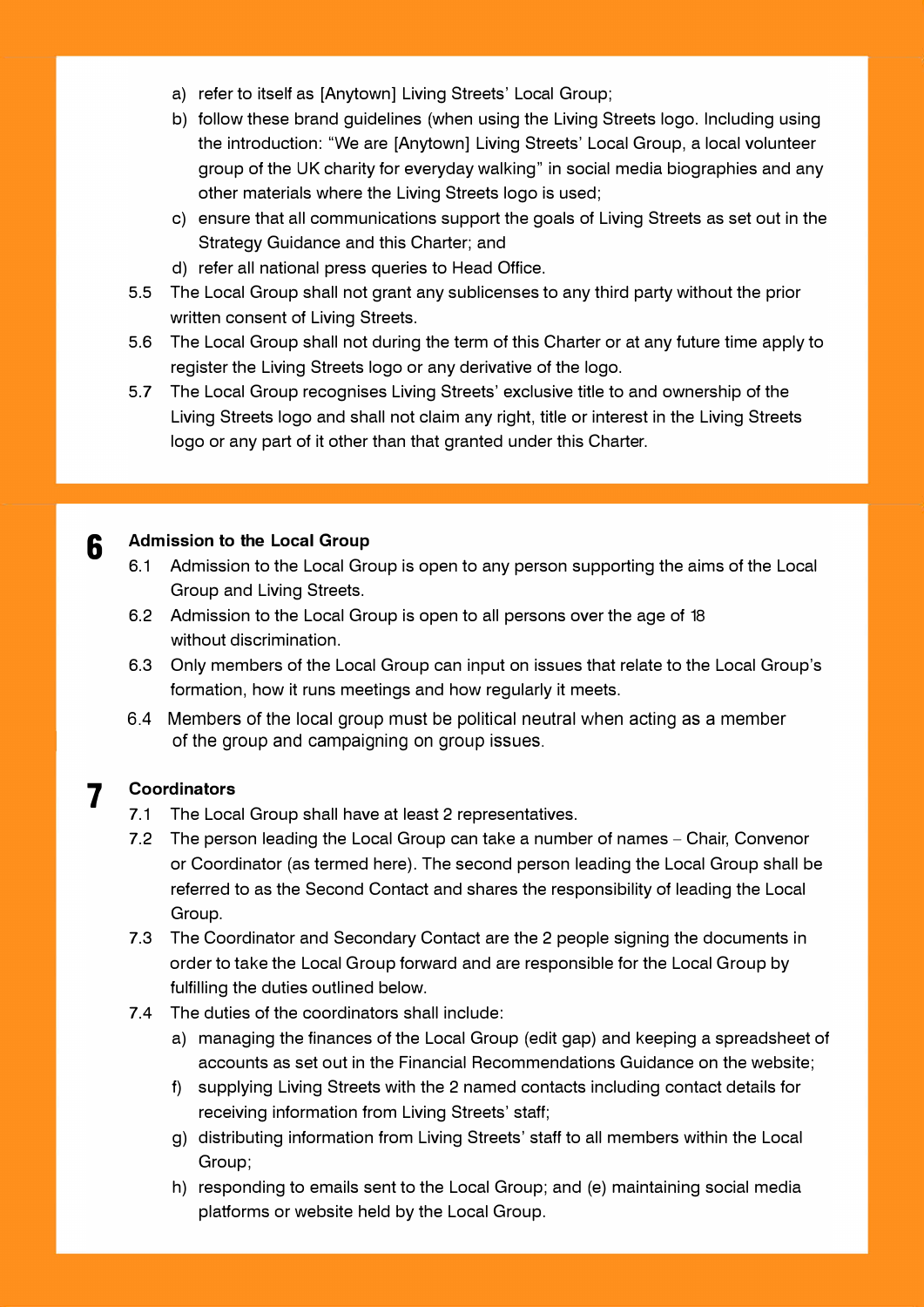7.5 The name of the Chair and/or the Secondary Contact shall be made available to members of the public along with a group email address.



#### 8 **Meetings**

- 8.1 The Local Group is encouraged to meet regularly by phone, online or in person to discuss activities. These should be well publicised and open to all members of the Local Group.
- 8.2 The Local Group needs to hold a meeting if any key decisions need to be discussed such as financial or changes to coordination roles. Both Coordinator and Secondary Contact should be present.
- 8.3 The Local Group can appoint certain members to fulfil certain tasks in order to further its aims and productivity but these people do not need to be officially voted upon.

## **9 Changes to the Members of the Local Group**<br>9.1 If any member holding a key role in the Lo

- If any member holding a key role in the Local Group wishes to leave, then they need to let the Coordinator or Secondary Contact know So that others can take on their work or duties.
- 9.2 The Local Group shall inform Living Streets if the named Coordinator or Secondary Contact changes as soon as possible.
- 9.3 The Local Group has the right and responsibility to terminate the membership of a Local Group campaigner who has:
	- a) contravened this Charter or the Privacy Guidance;
	- b) brought the name of the Local Group or Living Streets into disrepute; or
	- c) acted in such a way as to be against the best interests of the Local Group or Living Streets.
- 9.4 In these circumstances support from Living Streets can be requested to decide the best approach for communicating and ending the membership.
- 9.5 Each member of the Local Group has the right and responsibility to call the attention of Living Streets to any of the Local Group's activities which in their view contravene this Charter provided they have the written support of at least 2 other members of the Local Group.

## 10 **Group Administration Obligations**

- 10.1 The Local Group is encouraged to open a bank or building society account for the sole purpose of the Local Group's activity as set in the Financial Recommendations Guidance.
- 10.2 Any Group which has a bank account solely used for the Local Group's activities is eligible for a grant from Living Streets (the "Living Streets Grant").
- 10.3 The Coordinator is responsible for ensuring the bank account relating to the Local Group's expenditure is made up to 30 September ("Financial Year End").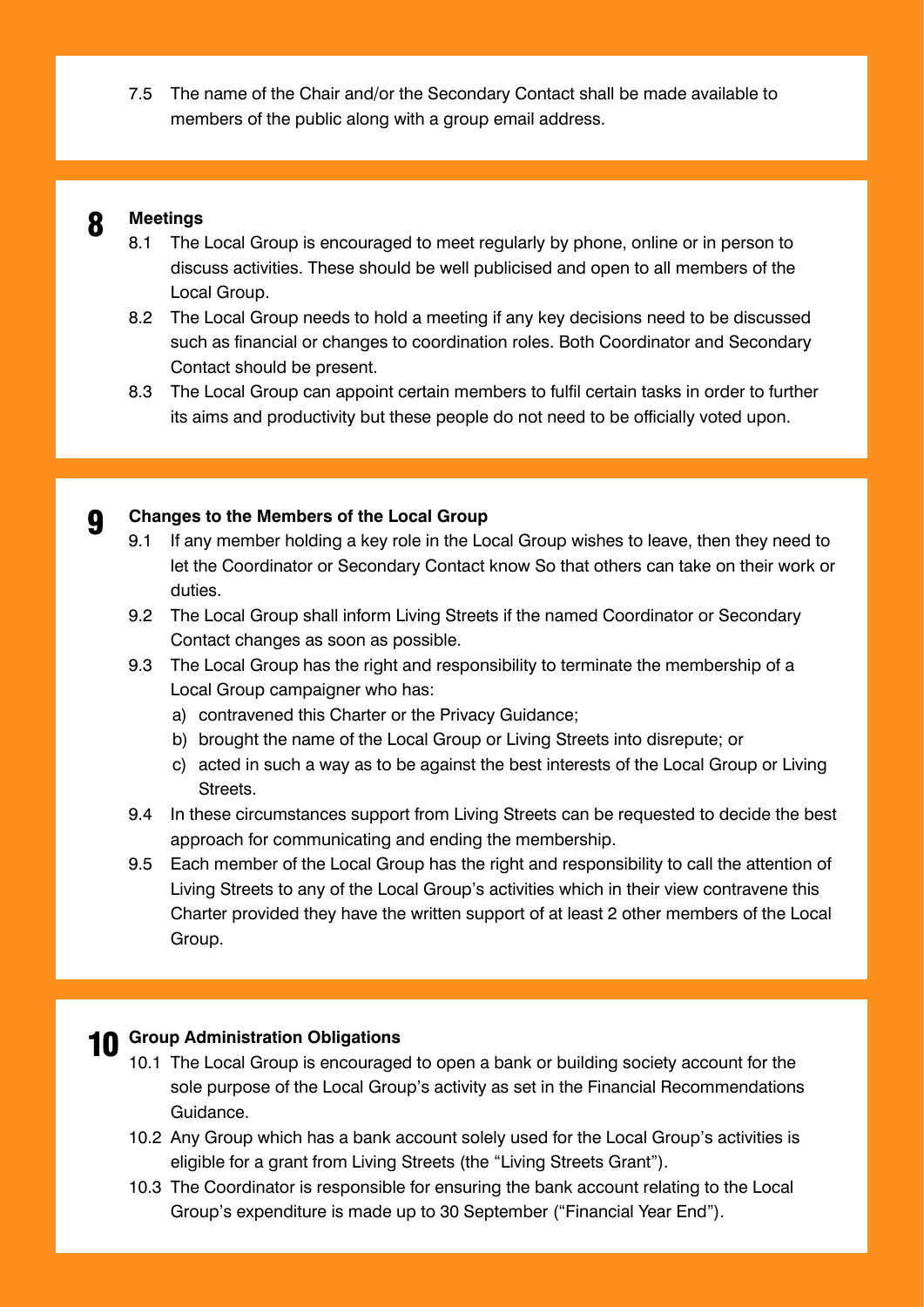- 10.4 The accounts relating to the Living Streets Grant shall be made available to Living Streets when requested at any time after the Financial Year End.
- 10.5 On closing the Local Group, any remaining funds from the Living Streets Grant shall be returned to Living Streets and any remaining funds can be refunded to Living Streets or donated to another group.
- 10.6 Living Streets shall not be liable to the Local Group for any costs or losses except as set out in this Charter or for anything outside of the reasonable control of Living Streets.

#### 11 **Making Changes to this Charter**

- 11.1 This Charter shall be renewed annually as it is intended to be a dynamic and relevant document.
- 11.2 If the Local Group requires any changes, these changes need to be put in writing. This can help avoid any problems about what the Local Group expects from Living Streets and what Living Streets expects from the Local Group
- 11.3 The Local Group shall have 7 days to offer revisions to this Charter.
- 11.4 If no changes are requested then the revised Charter shall be accepted as confirmed for that year. If changes are made to this Charter, the documents referred herein or new documents become available, the revised documents shall be posted on the resources page of the Living Streets website and by e-mail to the Chair to alert the members of the Local Group.

## 12 **Notices**

- 12.1 Any notices sent under this Charter must be in writing.
- 12.2 Notices shall be sent to the addresses set out in the Online Registration Form or at such other address as the relevant party may give notice to the other party for the purpose of service of notices under this Charter.
- 13 Nobody else has any rights under this Charter. This Charter is between the Local Group and Living Streets. No other person shall have any rights to enforce any of its terms. Neither party will need to get the consent of any other person in order to end the relationship or make any changes to the terms of this Charter.
- 11 Living Streets can delay enforcing or choose not to enforce any or all of its rights under this Charter in whole or in part without losing them. Living Streets may apply its rights again at any time. If neither party can enforce any clause or paragraph of this Charter, the rest of this Charter shall not be affected. At the cost of Living Streets, the Local Group shall do all acts and execute all documents which may be reasonably necessary to give effect to the meaning of this Charter.